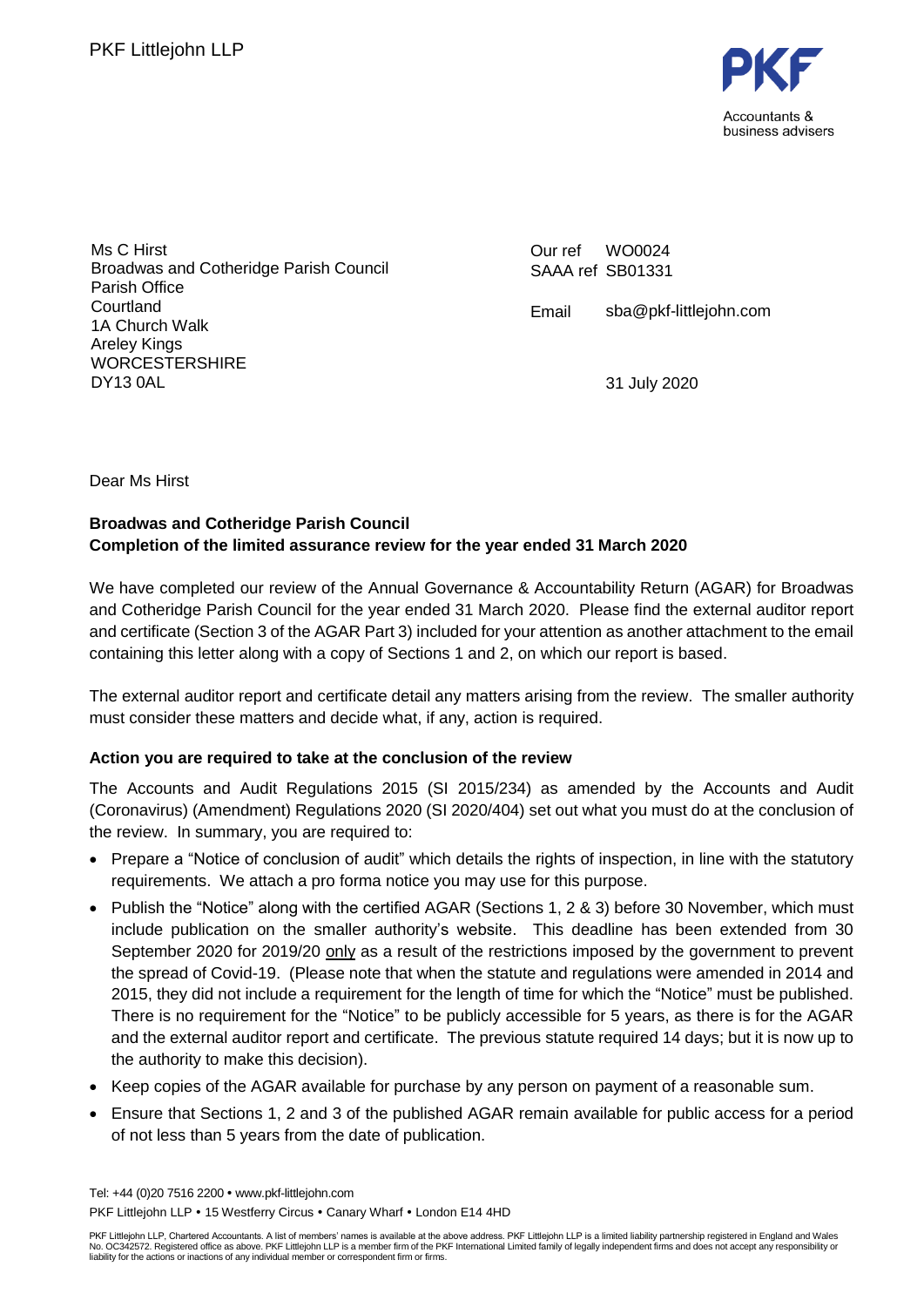#### **Fee**

We enclose our fee note for the review, which is in accordance with the fee scales set by Smaller Authorities' Audit Appointments Ltd. Please arrange for this to be paid **at the earliest opportunity.**

Additional charges are itemised on the fee note, where applicable. These arise where either:

- we were required to issue chaser letters and/or exercise our statutory powers due to a failure to provide an AGAR; or
- we had to seek clarification and/or correction to supporting documentation due to a mistake or omission by the smaller authority; or
- it was necessary for us to undertake additional work.

*Please return the remittance advice with your payment, which should be sent to:* **PKF Littlejohn LLP,**  Ref: Credit control (SBA), 5<sup>th</sup> Floor, 15 Westferry Circus, Canary Wharf, London, E14 4HD. Please include the reference WO0024 or Broadwas and Cotheridge Parish Council as a reference when paying by BACS.

### **Timetable for 2020/21**

The timetable for this year was exceptional due to the impact of Covid-19. Next year we plan to set a submission deadline for the return of the completed AGAR Part 3 and associated documents (or Certificate of Exemption) in the usual way and this is expected to be Thursday 1 July 2021. It is anticipated that the instructions will be sent out during March 2021, subject to arrangements for the 2020/21 AGARs and Certificates of Exemption being finalised by SAAA. Our instructions will cover any changes about which smaller authorities need to be aware.

The timetable amendments introduced as a result of the exceptional Covid-19 circumstances apply to 2019/20 only. The arrangements for next year are expected to revert to those set out in the Accounts and Audit Regulations 2015 but if there are any changes arising from updates to the statutory requirements, you will be notified in good time.

- The smaller authority must inform the electorate of a single period of 30 working days during which public rights may be exercised. This information **must be published at least the day before** the inspection period commences;
- The inspection period **must** include the first 10 working days of July 2021, i.e. 1 to 14 July inclusive. In practice this means that public rights may be exercised:
	- o at the earliest, between Thursday 3 June and Wednesday 14 July 2021; and
	- o at the latest, between Thursday 1 July and Wednesday 11 August 2021.

As in previous years, in order to assist you in this process we plan to include a pro forma template notice with a suggested inspection period on our website. On submitting your AGAR and associated documentation, as was the case for this year, we will need you to either confirm that the suggested dates have been adopted or inform us of the alternative dates selected.

### **Feedback on 2019/20**

Please note that if you wish to provide feedback, our satisfaction survey template can be used, which is available on our website: [https://www.pkf-littlejohn.com/sites/default/files/24\\_satisfaction\\_survey\\_2019-](https://www.pkf-littlejohn.com/sites/default/files/24_satisfaction_survey_2019-20.docx) [20.docx](https://www.pkf-littlejohn.com/sites/default/files/24_satisfaction_survey_2019-20.docx)

Yours sincerely

AF LHUSL LLP

PKF Littlejohn LLP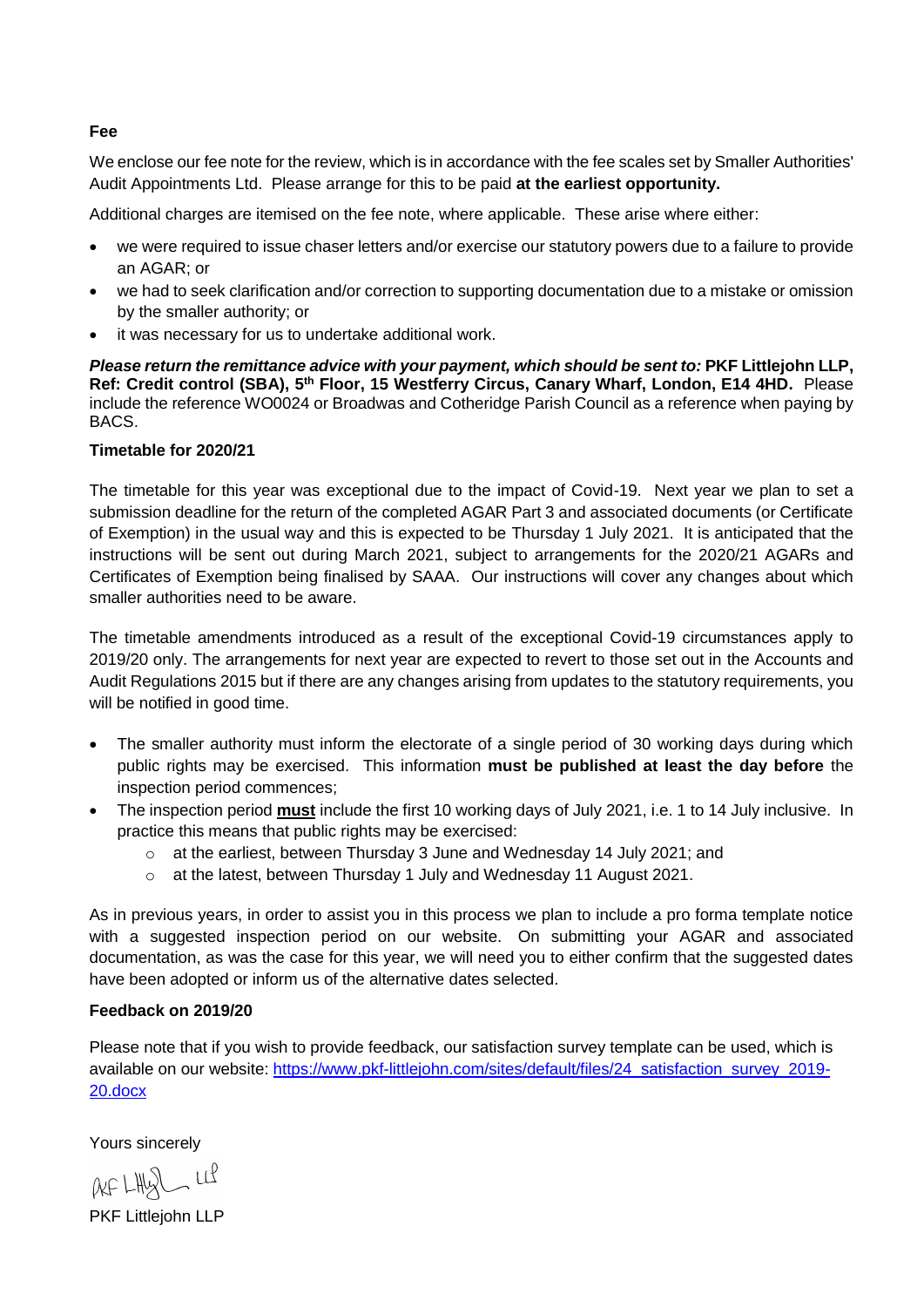## **Broadwas and Cotheridge Parish Council**

### **Notice of conclusion of audit**

### **Annual Governance & Accountability Return for the year ended 31 March 2020**

Sections 20(2) and 25 of the Local Audit and Accountability Act 2014

Accounts and Audit Regulations 2015 (SI 2015/234)

Accounts and Audit (Coronavirus) (Amendment) Regulations 2020 (SI 2020/404)

|                |                                                                                                                                                                                          | <b>Notes</b>                                                                                                                                                                                                                                                                                                                    |
|----------------|------------------------------------------------------------------------------------------------------------------------------------------------------------------------------------------|---------------------------------------------------------------------------------------------------------------------------------------------------------------------------------------------------------------------------------------------------------------------------------------------------------------------------------|
| $1_{-}$        | The audit of accounts for Broadwas and Cotheridge Parish Council for<br>the year ended 31 March 2020 has been completed and the accounts<br>have been published.                         | This notice and Sections 1, 2 & 3<br>of the AGAR must be published<br>by 30 November. This must<br>include publication on the<br>smaller authority's website.<br>The smaller authority must<br>decide how long to publish the<br>Notice for: the AGAR and<br>external auditor report must be<br>publicly available for 5 years. |
| 2 <sub>1</sub> | The Annual Governance & Accountability Return is available for<br>inspection by any local government elector of the area of Broadwas and<br>Cotheridge Parish Council on application to: |                                                                                                                                                                                                                                                                                                                                 |
| (a)            |                                                                                                                                                                                          | (a) Insert the name, position and<br>address of the person to whom<br>local government electors should<br>apply to inspect the AGAR                                                                                                                                                                                             |
| (b)            |                                                                                                                                                                                          | (b) Insert the hours during which<br>inspection rights may be<br>exercised                                                                                                                                                                                                                                                      |
| 3.             | Copies will be provided to any person on payment of $f_{\text{max}}$ (c) for each<br>copy of the Annual Governance & Accountability Return.                                              | (c) Insert a reasonable sum for<br>copying costs                                                                                                                                                                                                                                                                                |
|                | Announcement made by: (d)                                                                                                                                                                | (d) Insert the name and position of<br>person placing the notice                                                                                                                                                                                                                                                                |
|                | Date of announcement: (e)                                                                                                                                                                | (e) Insert the date of placing of the<br>notice                                                                                                                                                                                                                                                                                 |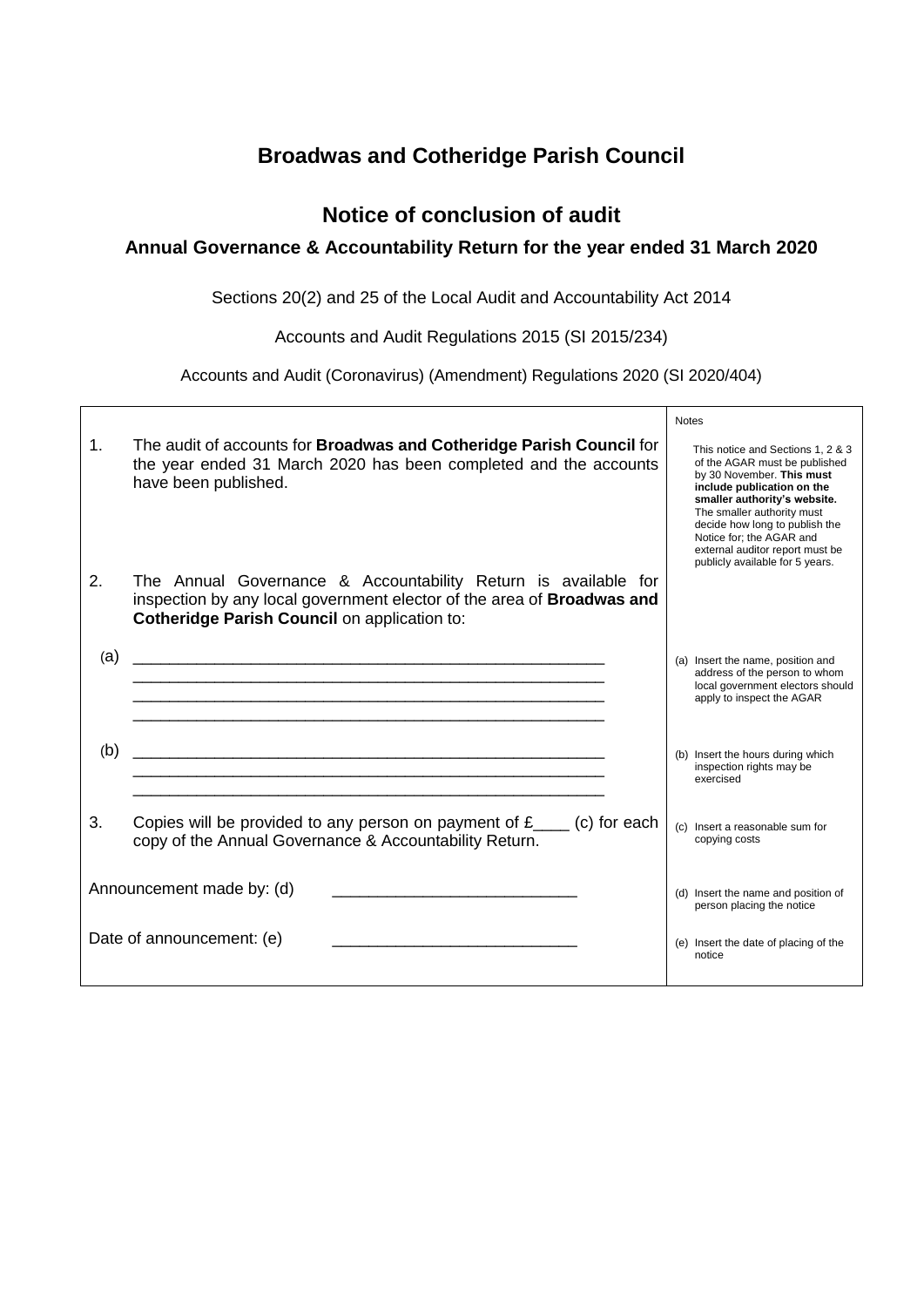

| Ms C Hirst<br><b>Broadwas and Cotheridge Parish Council</b><br>Parish Office<br>Courtland | Our ref<br>SAAA ref | WO0024<br>SB01331<br>Invoice no: SB20200198 |
|-------------------------------------------------------------------------------------------|---------------------|---------------------------------------------|
| 1A Church Walk<br>Areley Kings<br><b>WORCESTERSHIRE</b>                                   | VAT no:             | GB 440 4982 50                              |
| DY13 0AL                                                                                  | Email               | sba@pkf-littlejohn.com                      |

31 July 2020

## **INVOICE**

| Professional services rendered in connection with the following:                                      |         |
|-------------------------------------------------------------------------------------------------------|---------|
| Limited assurance review of Annual Governance & Accountability Return for year<br>ended 31 March 2020 | £200.00 |
| Additional charges (where applicable) as detailed on attached appendix A                              | £0.00   |
| Additional fees (where applicable) as detailed by separate cover                                      | £0.00   |
| <b>TOTAL NET</b>                                                                                      | £200.00 |
| VAT @ 20%                                                                                             | £40.00  |
| <b>TOTAL PAYABLE</b>                                                                                  | £240.00 |

### **PAYMENT IS DUE ON RECEIPT OF INVOICE**

**For payments by cheque, please return the remittance advice with your payment to: PKF Littlejohn LLP, Credit Control (SBA), 5 th Floor, 15 Westferry Circus, Canary Wharf, London E14 4HD**

**For payments by credit transfer, our bank details are:-**

**HSBC Bank plc Sort Code: 40-02-31 Account number: 11070797 Account Name: PKF Littlejohn LLP Please include WO0024 or Broadwas and Cotheridge Parish Council as the reference.**

**For account queries, contact [creditcontrol@pkf-littlejohn.com.](mailto:creditcontrol@pkf-littlejohn.com)**

Tel: +44 (0)20 7516 2200 www.pkf-littlejohn.com

PKF Littlejohn LLP . 15 Westferry Circus . Canary Wharf . London E14 4HD

PKF Littlejohn LLP, Chartered Accountants. A list of members' names is available at the above address. PKF Littlejohn LLP is a limited liability partnership registered in England and Wales<br>No. OC342572. Registered office a